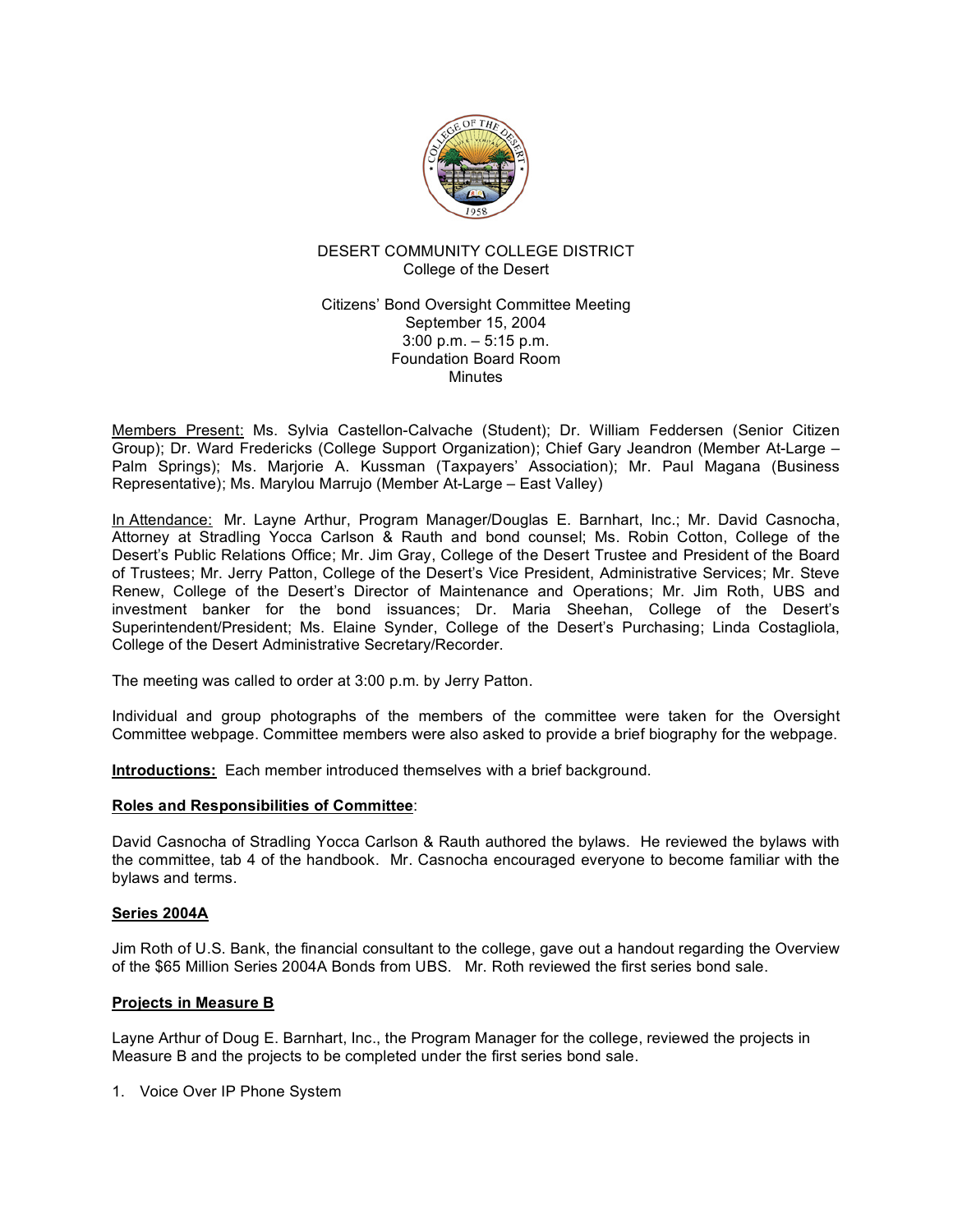- 2. Four (4) classrooms have been placed on campus. Two classrooms are located on the northeast corner (east annex) of the campus and the other two are located on the northwest corner (west annex). The west annex is used by the Nursing Program. These classrooms were purchased in June/July and in place in August before classes resumed August  $30<sup>th</sup>$ . . These modulars will be removed at the end of the Measure B projects.
- 3. Increase parking by adding new parking lots and pave existing gravel lots. Currently out to bid is the removal of palm trees for parking lot expansion. The new and paved lots run north and south along Monterey Avenue. The project is out to bid. In addition to those areas, there will be additional parking by the Velma Dawson house. The first phase includes storm drains, asphalt, paving and lighting. Phase 2 includes landscaping improvements to streetscapes. The Street Fair is active on weekends. They will be relocating to the northwest corner of campus on the new parking lots.

Jim Gray mentioned that the master plan for the front entrance was Fred Waring but could not do any development along this avenue, so we relocated it to a new area. Jim also mentioned that the Alumni Association Street Fair will be moved to the west-end corner of the campus and the College may consider moving the timeline of the Alumni Building into the Series 2004A projects.

- 4. Project planning/Design Status Next three months.
	- a. Currently Request for Qualification for engineering services. Proposed new facilities, new water, sewage, and gas. Ring Road disruption during infrastructure.
	- b. Four (4) new modular buildings for Financial Aid, Center for Training and Development, and TRIO.
	- c. Parking Lot Landscaping is being designed by a landscape architecture, with conceptual drawings soon available for review. Landscaping improvements and median improvements are included in project.
	- d. Pool Complex Renovation. We are working with the City of Palm Desert to either renovate the pool or analyze the possibility of a new pool.
	- e. Campus Master Plan. The College engaged a master architect, tBP/Architecture, to develop a campus plan from the Educational and Facilities Master Plans, and to oversee the projects and architects in designing the future buildings. The campus plan is in the conceptual stage now and was developed after numerous meetings with faculty, staff and community. The campus plan will evolve and change over time, but this is the initial start of the plan.
	- f. Infrastructure Upgrade. The first major construction project is the infrastructure upgrade, crucial to start and have in place before the other projects are started. A Request for Quotes is being prepared to select a master planning infrastructure consultant.
	- g. Buildings. The first buildings are the Nursing/Allied Health, Public Safety Academy, a Learning Commons (student services and activities) and the Information Technology/Classroom building. A Request for Quotes is being prepared now to develop a pool of architects to design buildings. For each project, an architect will work with a design team composed of end-users and students.

A question was brought up if the architectural design will be consistent with all the other buildings already in place. The master architect will supervise the campus plan and historically preserve what is in place. A campus design standard and guidelines manual is being prepared to provide a guide for all projects.

Sylvia asked if the nursing buildings would have other resource areas in the buildings. There will be faculty and student teams that will meet to discuss the specific needs in that discipline.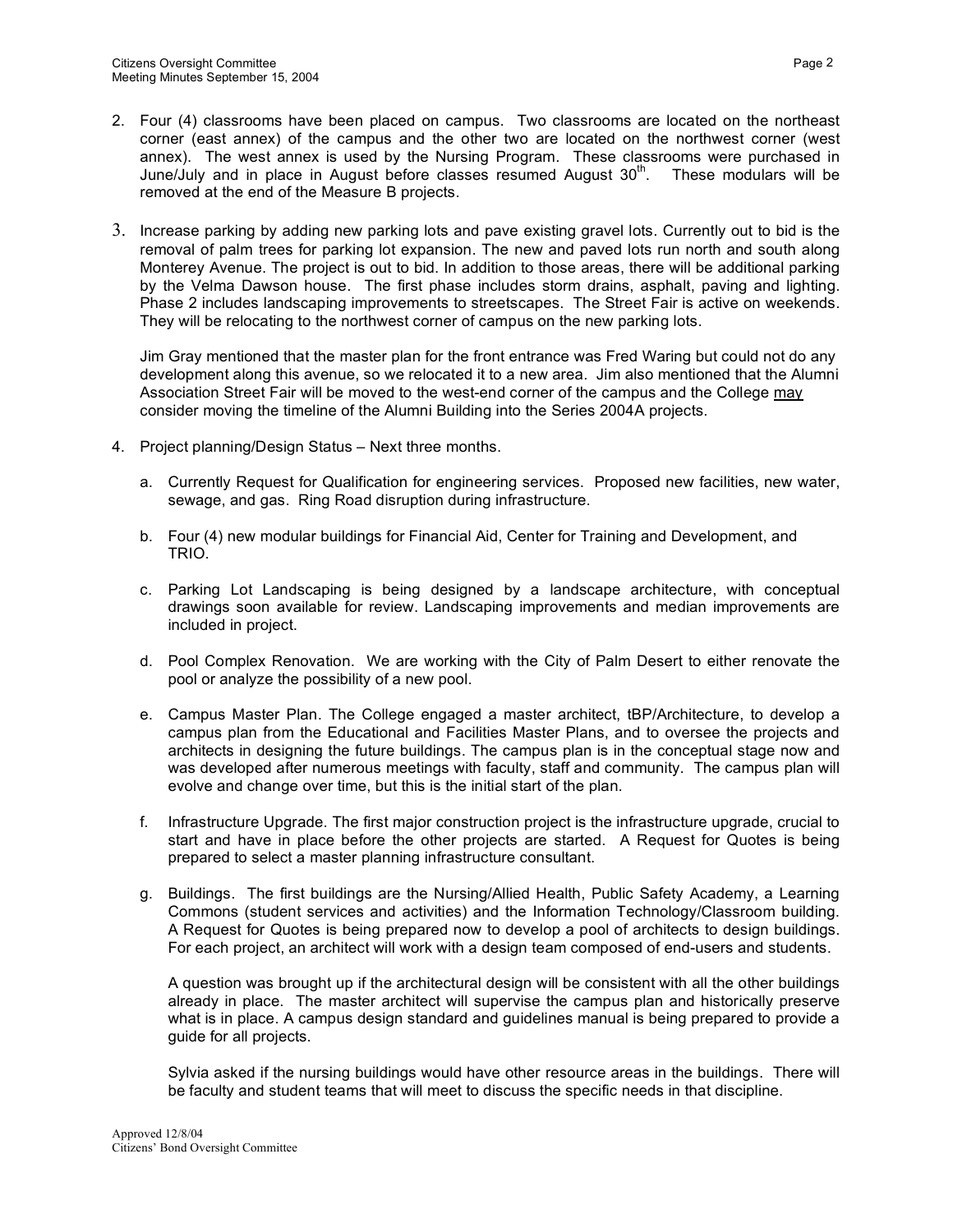5. Measure B Projects and Measure B Bond Language. Mr. Layne Arthur of the Douglas E. Barnhart Company, presented a document regarding the bond projects that cross-references the projects and the bond ballot language. Listed on top are projects that are being planned and along the left side are the ballot language items so that each project is related to the ballot language. The Committee will receive project updates and financial data on each project at each meeting. In addition, this data will be posted on the Citizen's Oversight Committee Webpage. The financial data will include budget, expenditures and balance of funds remaining to date for each meeting. The cost of each project will include all costs such as all planning, programming, construction and equipment.

A question was asked about the Dining Hall seismic retrofit listed on the cross-reference document. The College received state funding to do seismic renovation. The bond measure listed seismic renovation for all buildings and the consultants will validate the safety of all buildings, including the Dining Hall. It may be that the cost of the Dining Hall project can be done entirely with state funding.

6. Consultants. The College currently has two primary consultants. A master architect, tBP/Architecture, and Douglas E. Barnhart Company, a program manager. Since the College has no staff to dedicate full-time to the bond projects, a program manager was brought on board to assist with the massive number of projects in the bond measure. The program will be on-site and oversee the planning process, the bidding, and construction of all projects. All consultants are paid out of bond proceeds.

## **Committee**

### Appointment of Chair:

Dr. Sheehan has appointed Dr. William Feddersen as Chair. He's a long time member of higher education and past President of Mt. San Antonio College. Dr. Feddersen has accepted for a two-year term.

### Election of Vice-Chair

Dr. Feddersen nominated Mr. Paul Magana as Vice-Chair. Mr. Magana has accepted for a two-year term. All members were in favor of Mr. Magana serving as Vice-Chair, unanimous vote.

### Composition of Committee

In order to stagger terms and provide continuity of members, there will initially be two members with oneyear terms and five members with two-year terms. After a drawing, the members and terms are:

Sylvia Castellon-Calvache – 1 Year Dr. Bill Feddersen – 2 Years Dr. Ward Fredericks – 2 Years Chief Gary Jeandron – 2 Years Marjorie A. Kussman – 2 Years Mr. Paul Magana – 1 Year Ms. Marylou Marrujo – 2 Years

### **Schedule of Future Meetings**

The committee chose to have meetings quarterly, two each semester. It was decided that the next meeting would be on December  $8<sup>th</sup>$  at 3:00 p.m. in the Foundation Board Room.

**Comments from the Public:** Dr. Feddersen mentioned that the COD planning is exceptionally well done in that the College has gone through a thorough planning process. It is particularly significant that the facilities master plan is connected to the educational plan. That's what drives our master plan. He